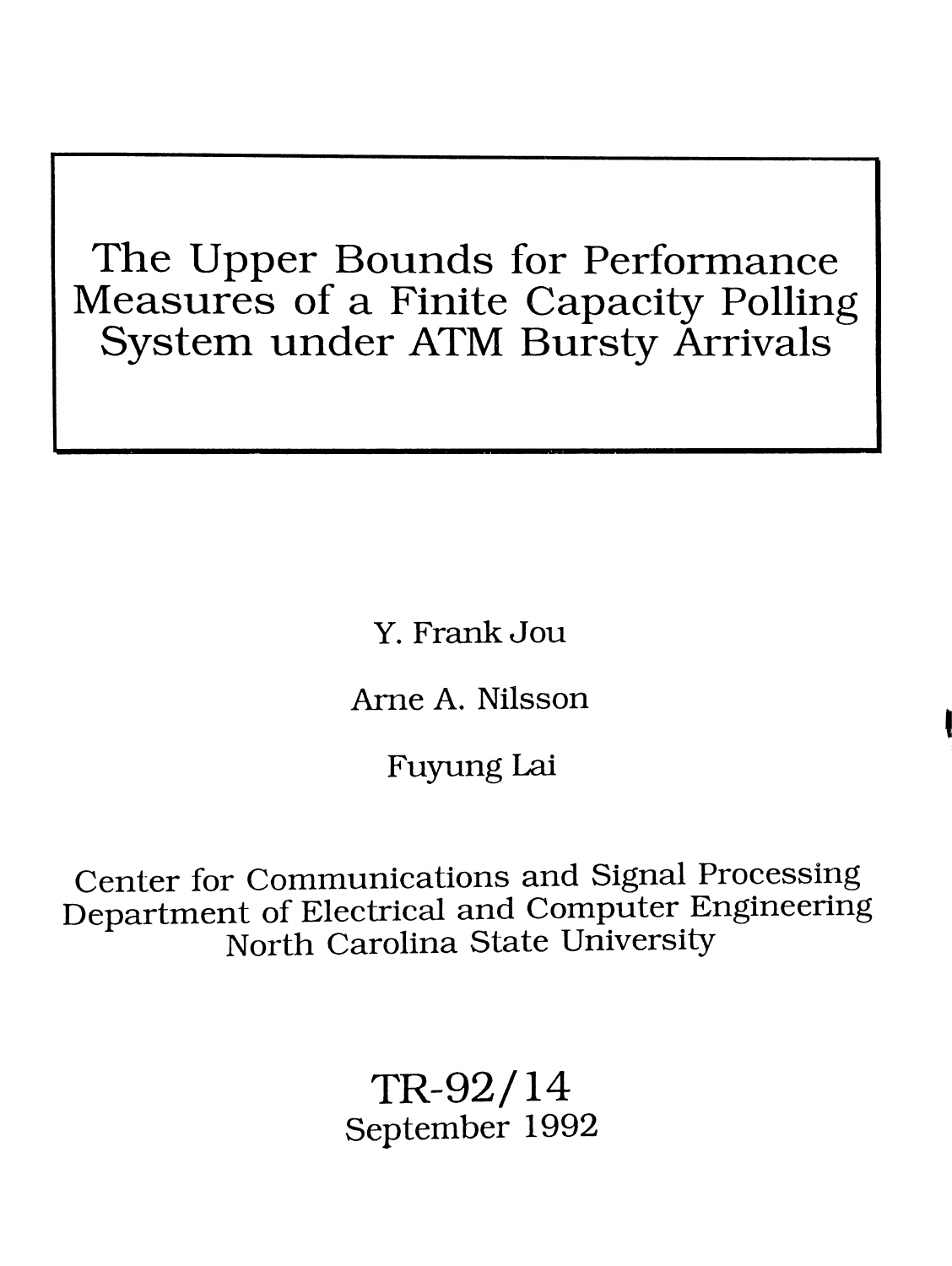# The Upper Bounds for Performance Measures of a Finite Capacity Polling System under ATM Bursty Arrivals

Y. Frank Jou and Arne A. Nilsson

Center for Communications and Signal Processing Department of Electrical and Computer Engineering North Carolina State University Raleigh, N.C. 27695-7914

> Fuyung Lai IBM, V57/B660 P.O. Box 12195 Research Triangle Park, N.C. 27709

#### Abstract

This paper focuses on the upper bounds for both the mean delay and the loss probability that bursty arrivals incur in an ATM switching system which can be modeled as a finite capacity polling system with nonexhaustive cyclic service. The arrival process to each input port of the system is assumed to be bursty and is modeled by an Interrupted Bernoulli Process(IBP). We compute the upper bounds for this polling system by considering a cell multiplexer with the same arrival processes and equal queue capacity. Under the ATM environment, the mean delay obtained from this multiplexer cannot only serve as an upper bound but also render a fairly accurate estimation for the mean delay of the polling system. For the cell loss probability, we consider a multiple urn model with uniform occupancy distribution which will guarantee the upper bound. Also, a heuristic method is proposed to give better estimation for cases which have medium to high cell loss rate. These analytic results are compared against the simulation results of the polling system to validate this approach.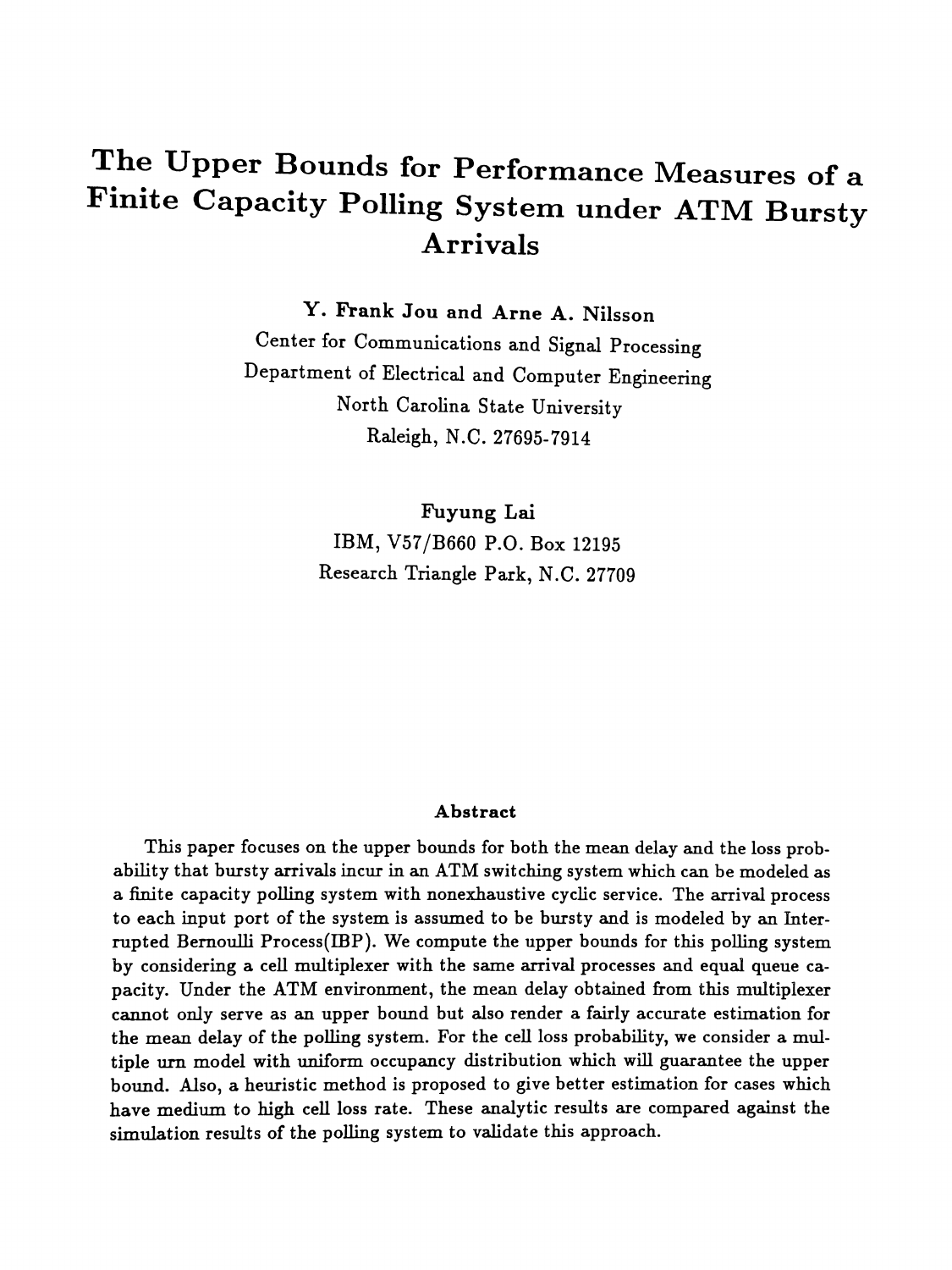# **1 Introduction**

Numerous high speed networking approaches have been proposed to meet the stringent requirements of the broadband integrated networks. Among these approaches, the Asynchronous Transfer Mode (ATM) technology has been selected by international standards bodies as the basis for future broadband ISDN facilities. ATM is a packet oriented transfer mode based on statistical multiplexing in which the information is transported in short, fixed length blocks referred to as cells. ATM provides the means to transporting different types of highly bursty traffic such as voice, video images and bulk files. The bandwidth flexibility, **the capability to handle all services in a uniform way, and the possible use of statistical multiplexing are advantageous features of ATM.**

**In this paper, we study the performance of an ATM switch architecture which is shown In figure 1 [1]. This ATM switch architecture is constructed by connecting self-routing switching modules (SRMs) in a three-stage link configuration which is called multi-stage self-routing network (MSRN). Each stage of MSRN consists of eight self-routing switching modules. Each module is an 8 x 8 crossbar switch which has a finite buffer associated with each crosspoint. The cells in each buffer will be transmitted in a cyclic order.**

**To study the performance of this SRM, we model it by a polling system with cyclic service. In the literature,** multiqueue **systems served by a single server have been the subject of numerous investigations (see [2], [3] and references therein). Various polling strategies like cyclic or priority service and different types of service disciplines, e.g. exhaustive, gated, or limited service have been considered. In most of these investigations, the input processes are assumed to be Poisson, and the queues of the polling system to have infinite capacity. In order to include more realistic modeling elements in the class of polling systems, we consider bursty arrival processes as inputs, and finite buffer capacity in the polling system.**

**In this paper, instead of solving this finite capacity polling system directly, we present a model to compute the upper bounds for mean delay and** cell loss **probability. This model** will **assume symmetric traffic load, zero switchover time, and 'limited - l' service [4]. In**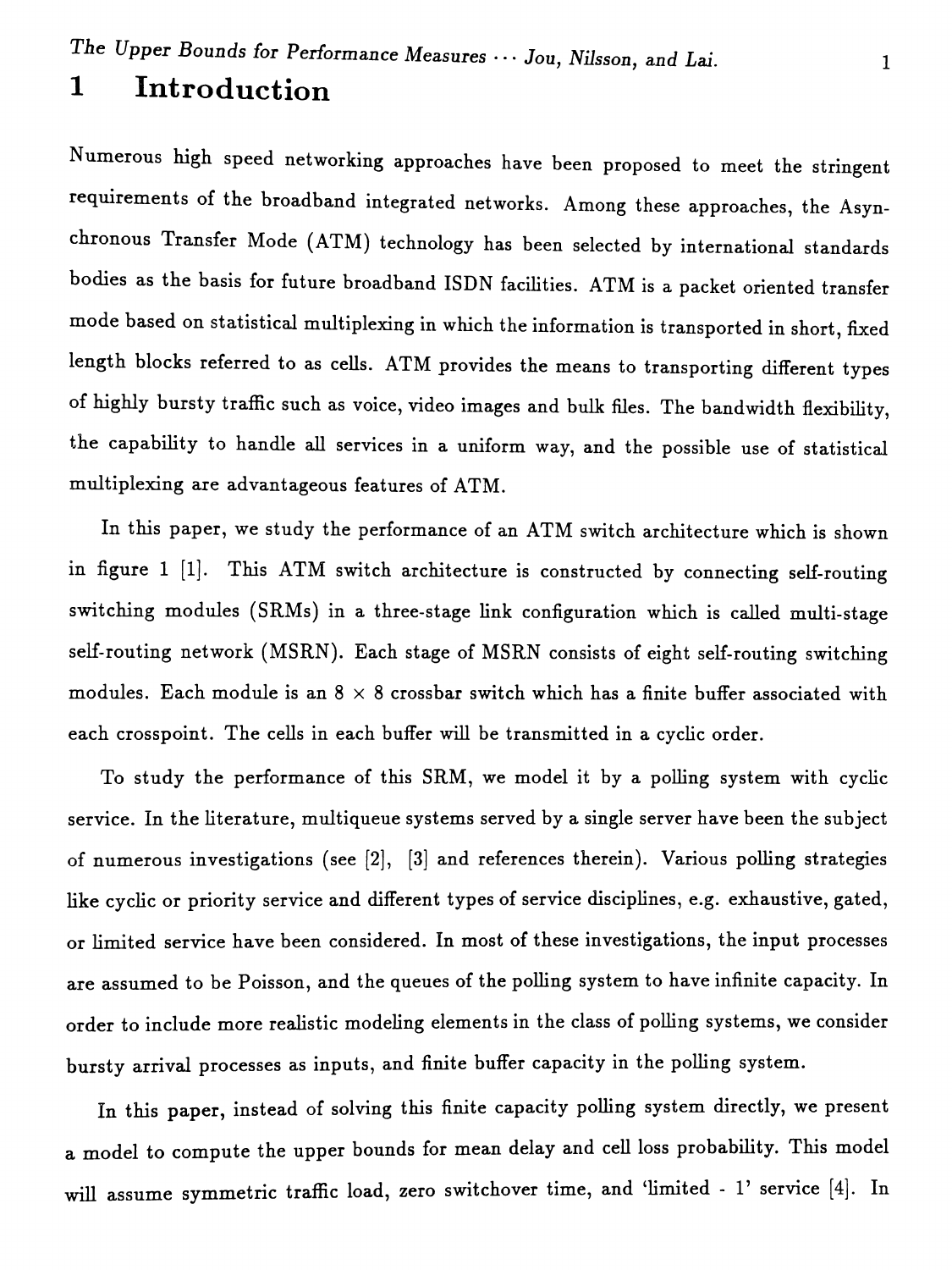

Multi-Stage Self-Routing Network(MSRN)

Figure 1: ATM Switching Architecture.

Section 2 we describe in detail the models we propose. This approach will require analysis of multiplexed bursty traffic and a multiple urn model with uniform occupancy distribution which are presented in Section 3 and Section 4, respectively. In Section 5 we show some numerical results validated by computer simulations. Finally, we make some concluding remarks.

#### Model description  $\overline{2}$

In this section we describe in detail the switch architecture, the arrival process, and the queueing models which we propose.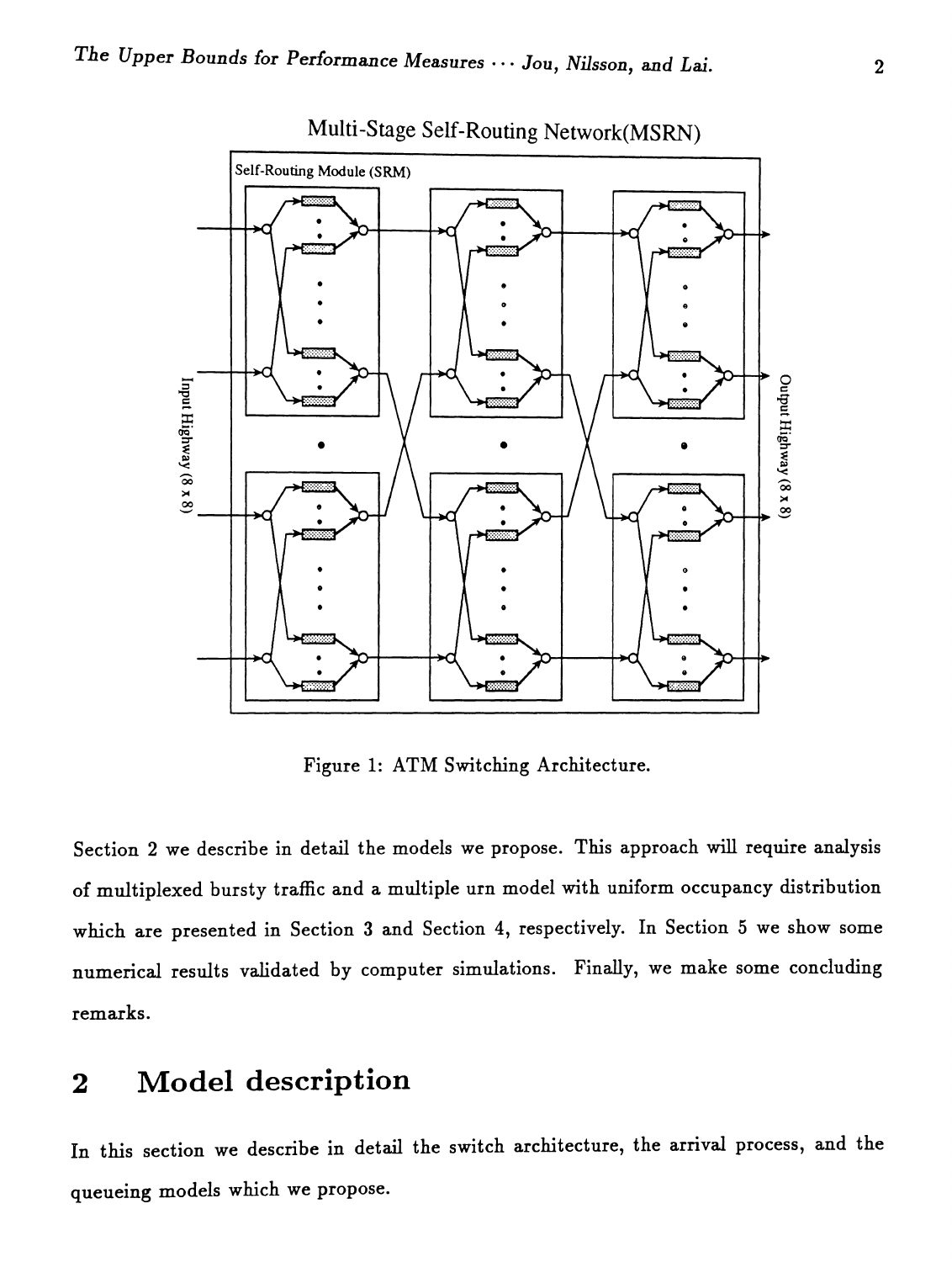## 2.1 Switch architecture

Figure 1 shows the configuration of the MSRN. The MSRN is constructed by connecting SRMs in a three-stage link configuration. In this configuration, there are multiple paths between a first-stage SRM and a third- stage SRM. This allows the traffic flow to be routed efficiently between the input highway and the output highway, and reduces the delay in the switching network. Also, this configuration is inherently reliable because a faulty second stage SRM can be bypassed. Each stage of MSRN consists of eight self-routing switching modules. Each module is an  $8 \times 8$  crossbar switch which has a finite buffer associated with each crosspoint. The SRMs consist of a cell distributor at each inlet, and FIFO buffers storing cells temporarily for resolving outlet contention at each outlet. Cells are assigned to paths (links between SRMs) so that each link carries an equal amount of traffic.

### 2.2 Arrival process

Since most of the traffic sources that an ATM network supports are bursty, a Poisson process may no longer be suitable for describing the network traffic. For instance, interactive data and compressed video generate cells at a near-peak rate for a very short period of time. Immediately, following a near peak rate such a source may become inactive, thus generating no cells. With this scenario, the usual approximation of arrival process by a Poisson process will fail to capture the bursty nature of input traffic and may result in a quite dramatic error in the performance estimation. Kuehn[5] has shown that the system behavior is much more sensitive to arrival processes than to service process. Therefore, we propose to use the Interrupted Bernoulli Process(IBP) which is the generalization of the Poisson process in a discrete time system.

An IBP is governed by a Markov chain of two states, an active state and an idle state. The duration of stay in these two states are geometrically distributed with different parameters. Arrivals occur in a Bernoulli fashion when the process is in the active state. No arrivals occur if the process is in the idle state. Given that the process is in the active state (or idle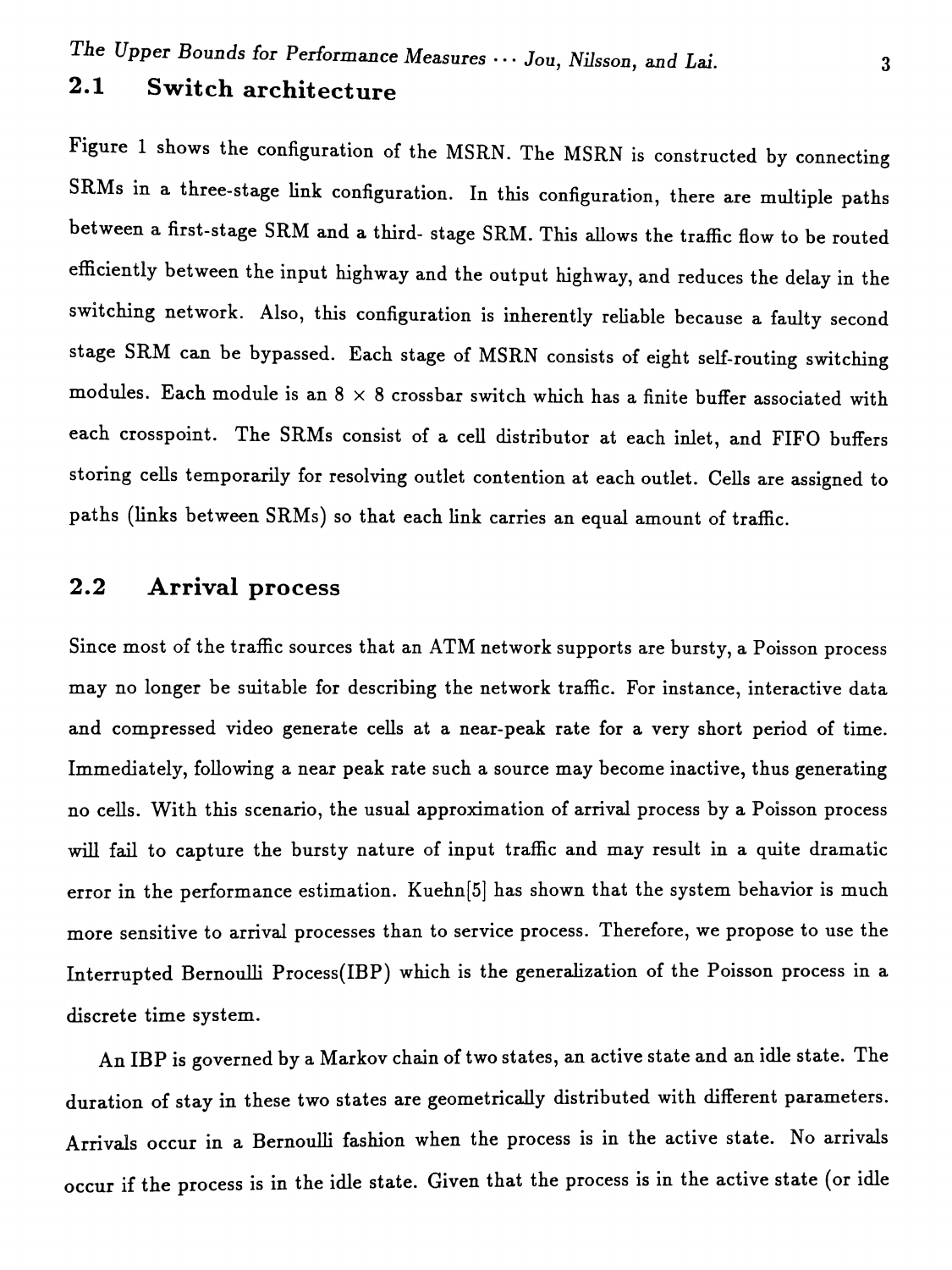

Figure 2: The Markov chain for an IBP

state) at slot *i*, it will remain in the same state in the next slot  $i + 1$  with probability  $p$  (or *q*), or will change to the idle state (or active state) with probability  $1 - p$  (or  $1 - q$ ). The transitions between the active and idle states are shown in figure 2, where  $\pi_A$  and  $\pi_I$  are the probabilities that an arrival process is in the active and idle states, respectively. During the active state, a slot contains a cell with probability  $\alpha$ . Here we assume  $\alpha$  equals 1 which will generate the highest bursty effects.

Letting  $t$  be the interarrival time of a cell; it can be shown that the z-transform of the probability distribution of the interarrival time is

$$
A(z) = \frac{z\alpha[p+z(1-p-q)]}{(1-\alpha)(p+q-1)z^2-[q+p(1-\alpha)]z+1}.
$$

The mean interarrival time *E{t}* and the squared coefficient of variation of the time between successive arrivals, *C*<sup>2</sup> are as follows:

$$
E\{t\} = \frac{2-p-q}{\alpha(1-q)}
$$
  

$$
C^2 = \frac{Var(t)}{E\{t\}^2}
$$
  

$$
= 1 + \alpha \left[ \frac{(1-p)(p+q)}{(2-p-q)^2} - 1 \right].
$$

The average arrival rate, i.e. the probability that any slot contains a cell,  $\lambda$  is

$$
\lambda=\frac{\alpha(1-q)}{2-p-q}.
$$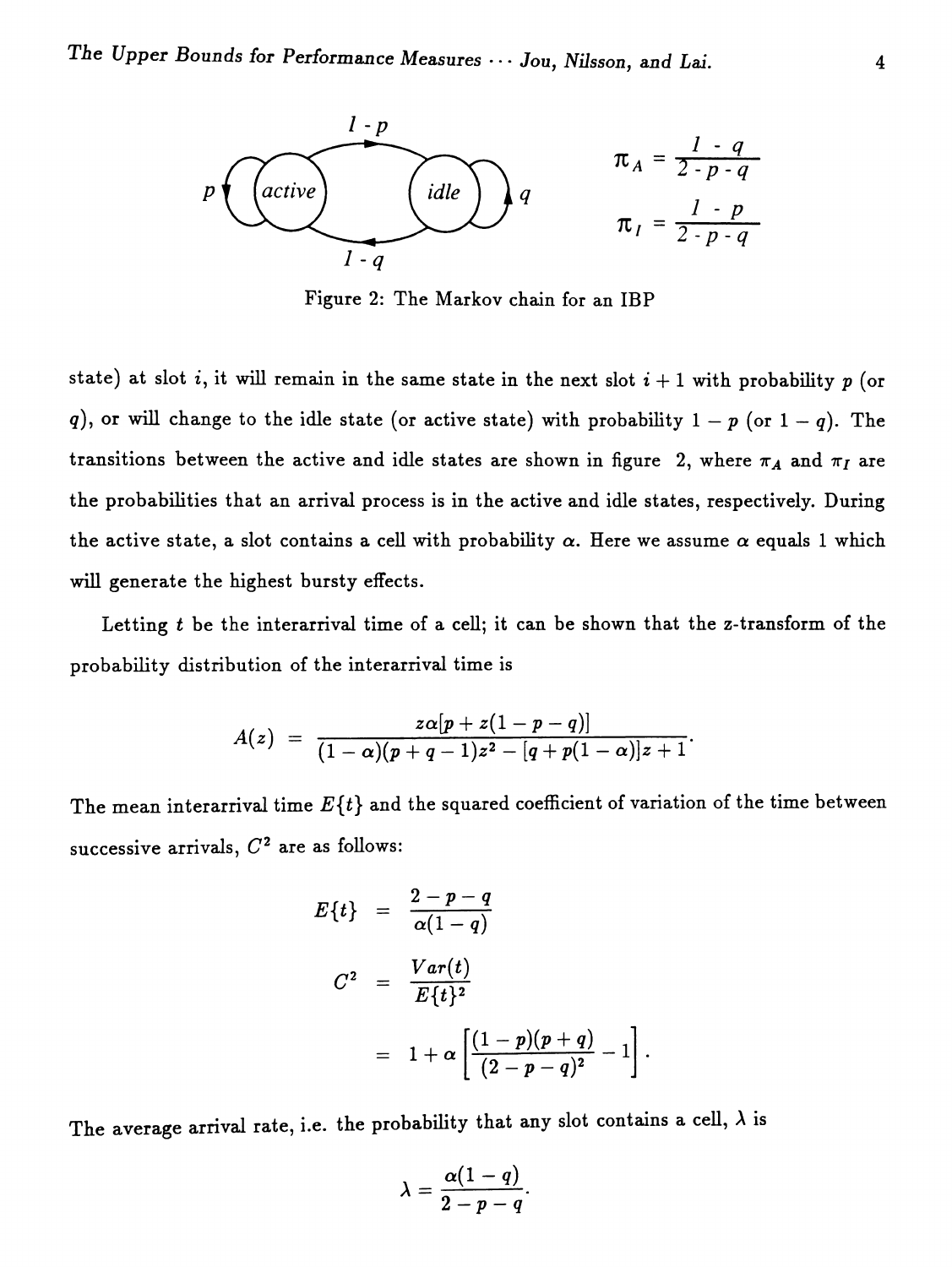

Figure 3: Multiqueue System Served by a Single Server.

By varying *p* and *q,* we can have different traffic loads and at the same time change the burstiness of the arrival process.

#### 2.3 Queueing models

Based on the structure of SRM, we evaluate its performance by using a multiqueue system as shown in figure 3. Under the assumption of symmetric traffic, the arrival processes to the multiqueue system will be characterized also as IBPs with the same parameters of  $p$  and *q* as of the original arrival processes. However, given in the active state, the probability of having a cell arriving in the polling system will be only one eighth.

It is recognized that the analysis of a finite capacity polling system with bursty arrivals will involve a great deal of mathematical complexity. In this paper, instead of investigating the polling system itself, we propose a method to find the upper bounds for mean delay time and cell loss probability that cells incur in this polling system.

Based on the requirement of the cell loss probability being less than  $10^{-9}$  in the ATM environment, it is suitable to find the mean delay time which cells incur in a SRM by studying a multiplexer which has the same queue capacity as the original multiqueue system. For the extreme case of an infinite buffer where cell loss does not occur, the polling system will be equivalent to the multiplexer as far as the mean delay is concerned. Even though the service disciplines are different for these two systems, it is known that the mean delay is independent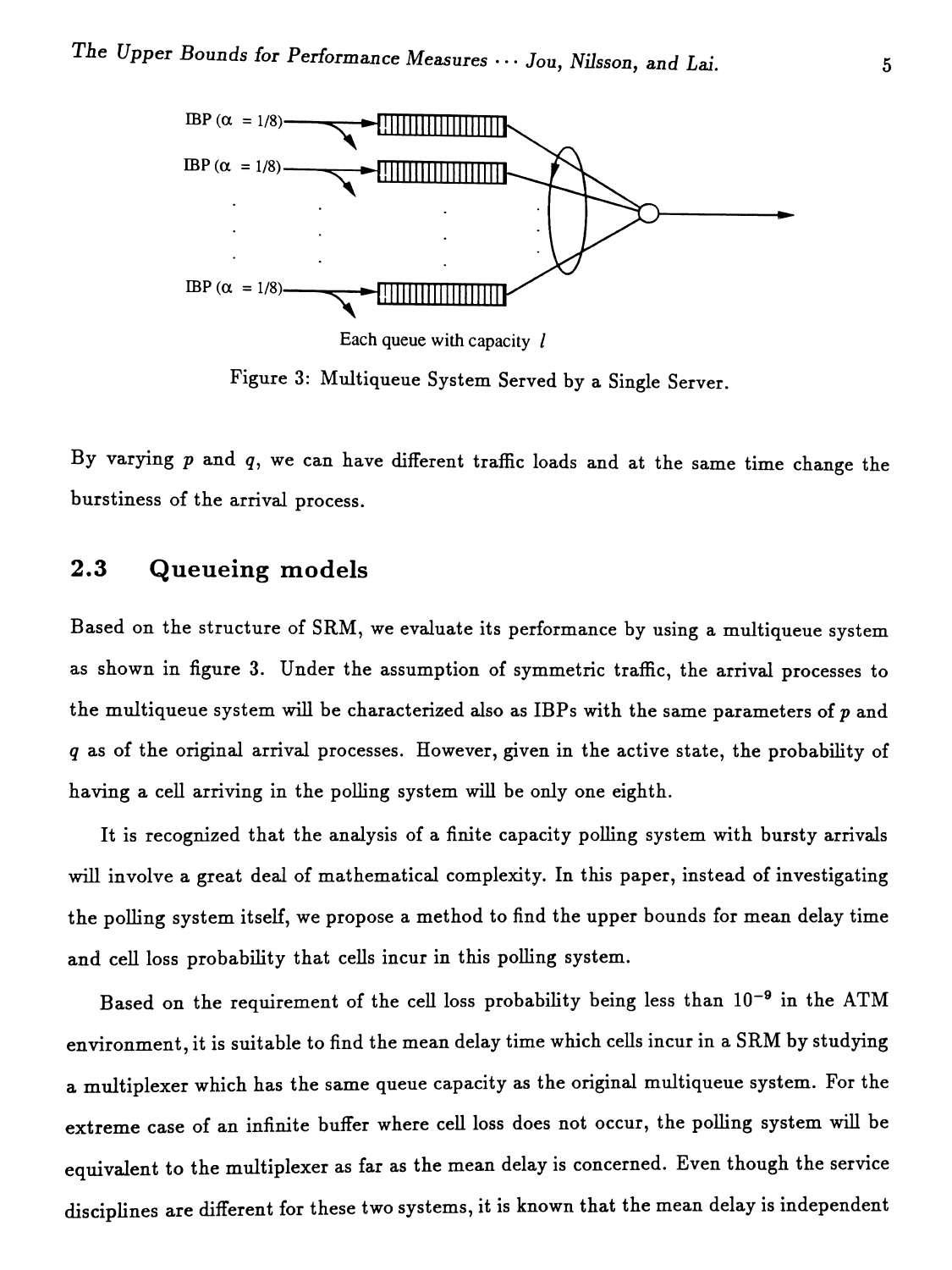of service scheduling as long as the order of service is not chosen according to the service time required for different customers. Since we have deterministic service time in our model, the mean delay will be the same for both systems if the buffer sizes are infinite. Therefore, when the queue capacities are finite, the discrepancy of mean delays between the polling system and the cell multiplexer is only due to the different cell loss rates that cells incur in these two systems. It is obvious that the cell loss probability in the multiplexer is much smaller than in the polling system. In fact, the cell loss rate obtained from the multiplexer is a lower bound to that obtained from the polling system. Therefore, the mean delay time that cells incur in the multiplexer will be longer than in the polling system and can serve as an upper bound. It will be shown in Section 5 that if the cell loss probability is smaller than  $10^{-5}$ , the discrepancy will be less than one percent. Based on the requirement of the cell loss rate being much smaller than  $10^{-5}$ , this approach will not only provide the conservative bound but also render a very accurate estimation. Hence, this approach is suitable in the practical application.

Consider again the case with an infinite buffer. We call the distribution of the total number of cells in the multiqueue system as the aggregate queue length distribution. Based upon the conservation law and zero switchover time assumption, we know that the aggregate queue length distribution of the polling system will be the same as the queue length distribution in the cell multiplexer. From this observation we approximate the aggregate queue length distribution of the polling system by computing the queue length distribution of the cell multiplexer when the buffer sizes are finite. The queues in the polling system can be further described by a multiple finite capacity urn model. Given the number of cells waiting in the system, it is assumed that the occupancy of each queue is independent from each other and the cells are uniformly distributed in any queue, i.e., each position in a queue is equally likely to be occupied. From this model we can compute the weighting of the cell occupancy configuration which could cause cell loss and the cell loss probability will follow. Notice that given  $N$  cells in the system, the occupancy of these cells in reality will more likely be evenly distributed among these queues. This is because that in general the server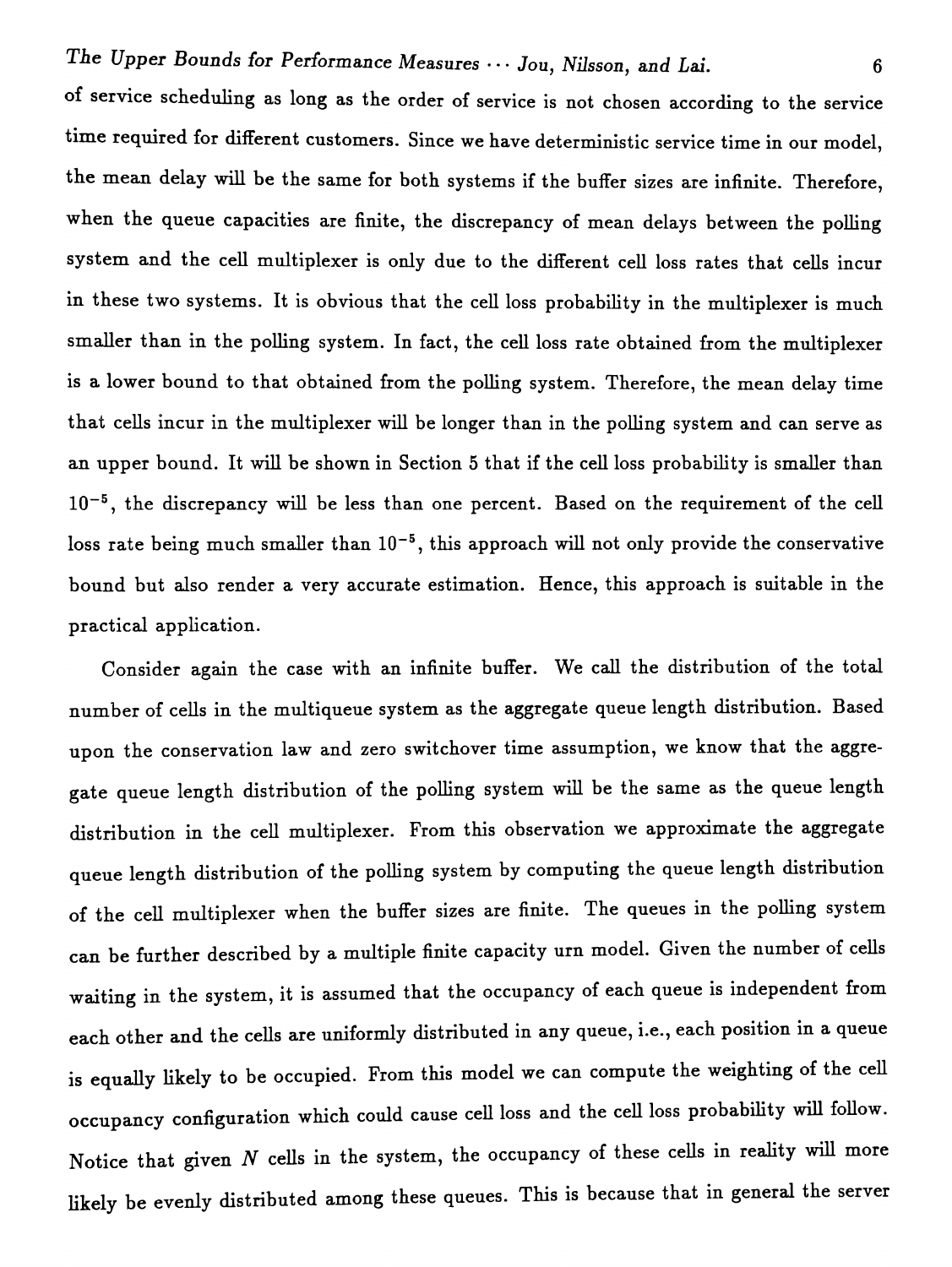will visit the queues with longer queue sizes more frequently than the queues with shorter queue sizes. Therefore, given the number of cells in the polling system exceeding a single queue capacity, the occupancy configuration which has at least one full queue is less likely to occur. Hence, the assumption of uniform occupancy will give us a conservative estimate which could serve as an upper bound for cell loss probability of the polling system.

# 3 Analysis of a cell multiplexer

The characteristics of a simple multiplexing model are analyzed to investigate cell loss and delay at a finite buffer when bursty traffic is loaded in the buffer. This multiplexer model is shown in figure 4-a. It is assumed that both input and output links have the same speed and operate synchronously. Cells arriving from  $N$  input lines are stored in a FIFO queue with capacity  $Q_m$ . A cell is considered as an arrival only after the last bit of this cell has been received. In our model, we assume that arrivals can only occur at the beginning of each slot and departures leave the system at the end of each slot. This arrangement, as illustrated in figure 4-b, is called an early arrival system according to Hunter [7]. During a slot period, one cell may arrive on each input link and one cell may be transmitted given that the system is not empty.

Next, the cell arrival process is analyzed for a cell arriving from all inputs in a slot time. Both numbers of active input links  $k$  and arrival cells  $m$  in a unit time could vary from zero to *N.* The probability that the number of active input links is *k* in a unit time is

$$
P_K(k) = {N \choose k} \pi_A^k \pi_I^{N-k},
$$

where  $\pi_A$  and  $\pi_I$  denote the probability that an input link is in an active or idle state.

If the number of active input links is  $k$ , then  $m$  cells will arrive in a unit time with the conditional probability of

$$
P_{M|K}(m|k) = \binom{k}{m} \alpha^m (1-\alpha)^{k-m},
$$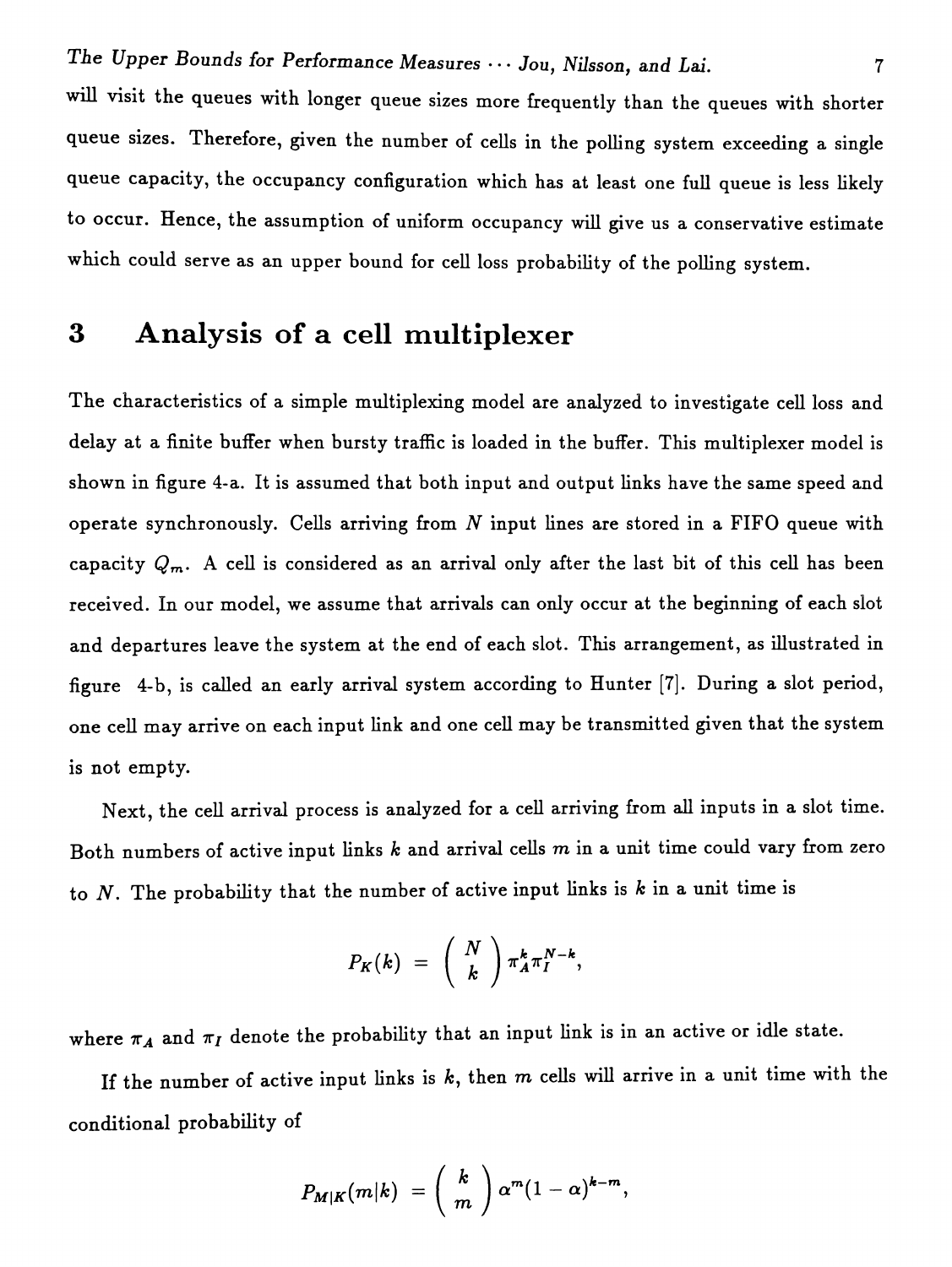

Figure 4: (a) Cell multiplexer, (b) Potential arrival and departure points.

and the probability distribution of the number of arriving cells is given by

$$
P_M(m) = \sum_{k=0}^{N} P_K(k) P_{M|K}(m|k)
$$
  
= 
$$
\binom{N}{m} (\alpha \pi_A)^m (1 - \alpha \pi_A)^{N-m}
$$

The state transition probability of having k active lines in a slot and *k'* active lines in the next slot is given by

$$
P_{K'|K}(k'|k) = \sum_{j=0}^k \binom{k}{j} p^j (1-p)^{k-j} \binom{N-k}{k'-j} q^{N-k-k'+j} (1-q)^{k'-j}.
$$

Now, we define a two dimensional state variable  $(K,Q)$  such that the queue length becomes  $Q$  as the result of having  $M$  cells arrive in a slot given that  $K$  input lines are active. The state probability  $P_{K,Q}(k,q)$  can be obtained by a numerical solution of the following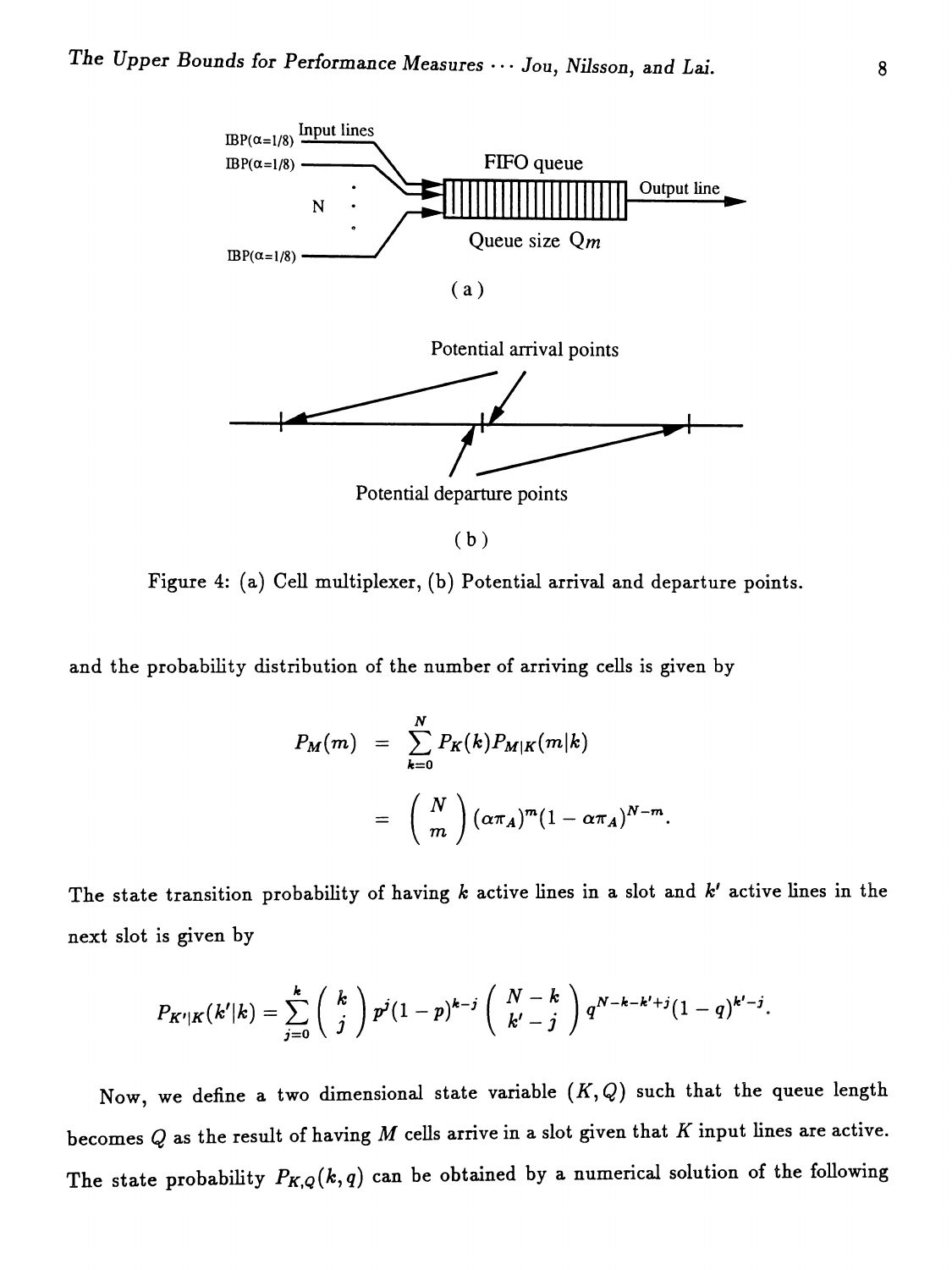*The Upper Bounds for* Performance Measures .. · Jou, *Nilsson,* and *Lai.* steady state equations:

$$
P_{K,Q}(k',q') = \sum_{k=0}^{N} \sum_{m'=0}^{k'} \sum_{q=0}^{Q_m} P_{K,Q}(k,q) P_{K'|K}(k'|k) P_{M|K}(m'|k'),
$$

$$
\sum_{k=0}^N \sum_{q=0}^{Q_m} P_{K,Q}(k,q) = 1.
$$

From  $P_{K,Q}(k, q)$ , we can sum over K and find the queue length distribution  $P_Q(q)$ . The probability distribution of system delay will be found by using Little's result. The cell loss probability is obtained through the summation of the probabilities of the queue length overflowing the maximum queue size  $Q_m$  as follows:

$$
Ploss = \frac{\sum_{k=0}^{N} \sum_{k'=0}^{N} \sum_{q=0}^{Q_m} P_{K,Q}(k,q) P_{K'|K}(k'|k) P_{M'|K'}(m'|k')(q-1+m'-Q_m)}{\lambda},
$$

where  $q - 1 + m' > Q_m$  and  $\lambda$  is the total arrival rate to the multiplexer.

## 4 Multiple urn model

#### 4.1 Model description

We approximate the aggregate queue length distribution of the polling system by the queue length distribution of the cell multiplexer obtained from the last section. In order to compute the upper bound for cell loss probability of the polling system, it remains to explore the total number of ways to place r indistinguishable balls into *n* distinguishable boxes given that the capacity of each box is m. This is equivalent to finding the total number of solutions which satisfy the following equation:

$$
r_1+r_2+\ldots+r_k+\ldots+r_n=r, \qquad 0\leq r_k\leq m. \qquad (1)
$$

Every n-tuple of integers satisfying this equation describes a possible configuration of occupancy numbers. With indistinguishable balls two distributions are distinguishable only if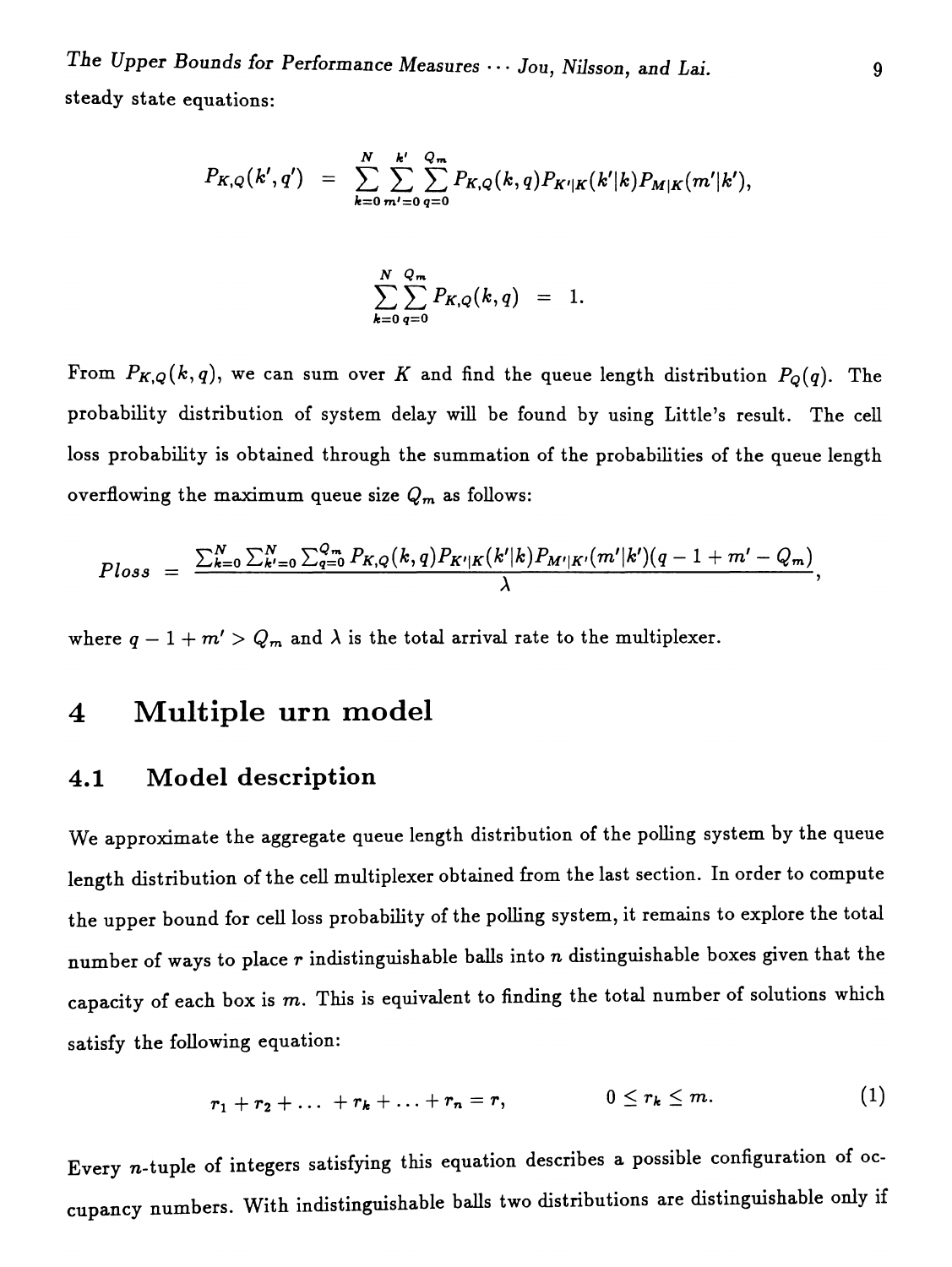*The Upper Bounds for* Performance Measures ... Jou, *Nilsson,* and *Lei, 10* the corresponding *n*-tuples  $(r_1, r_2, \ldots, r_n)$  are not identical. It is shown [8] that given  $r \leq m$ (i.e. no capacity limit), the number of distinguishable distributions is

$$
A_{n,r} = \left(\begin{array}{c} n+r-1 \\ r \end{array}\right) = \left(\begin{array}{c} n+r-1 \\ n-1 \end{array}\right).
$$

Define  $B_{n,r,k}$  as the number of ways of having at least  $k_i$  balls in  $i^{th}$  box (no limit). Then  $B_{n,r,k}$  can be easily found as the following

$$
B_{n,r,k} = \begin{pmatrix} n+r-k-1 \ r-k \end{pmatrix} = \begin{pmatrix} n+r-k-1 \ n-1 \end{pmatrix}, \quad k = \sum_{i=1}^n k_i.
$$

From the principle of inclusion and exclusion we can obtain the total number of different solutions of equation (1) as

$$
T_{n,r,m} = \sum_{i=0}^{n} (-1)^{i} {n \choose i} {n+r-i(m+1)-1 \choose n-1}
$$
  
= 
$$
\sum_{i=0}^{n} (-1)^{i} {n \choose i} B_{n,r-i(m+1),0},
$$

where  $B_{n,r,0}$  is equal to  $A_{n,r}$  which denotes the total number of solutions given no limit imposed on the capacity of boxes.  $B_{n,r-(m+1),0}$  represents the number of configurations in which at least one of the *n* boxes contains no less than  $m + 1$  balls. This condition violates the limit and should be subtracted from  $B_{n,r,0}$ . The rest of the terms is just to compensate the over subtraction that  $B_{n,r-(m+1),0}$  introduces.

We now proceed to find  $C_{n,r,m}$ , the number of ways of having at least one full box for this multiple urn model. If the total number of balls *r* is less than m, *Cn,r,m* equals zero. For  $m \le r < 2m$ , it is easy to verify that

$$
C_{n,r,m} = nB_{n-1,r-m,0}.
$$

Likewise, when  $2m \le r < 3m$ 

$$
C_{n,r,m} = {n \choose 2} B_{n-2,r-2m,0} + {n \choose 1} \left[ T_{n-1,r-m,m} - {n-1 \choose 1} B_{n-2,r-2m,0} \right]
$$
 (2)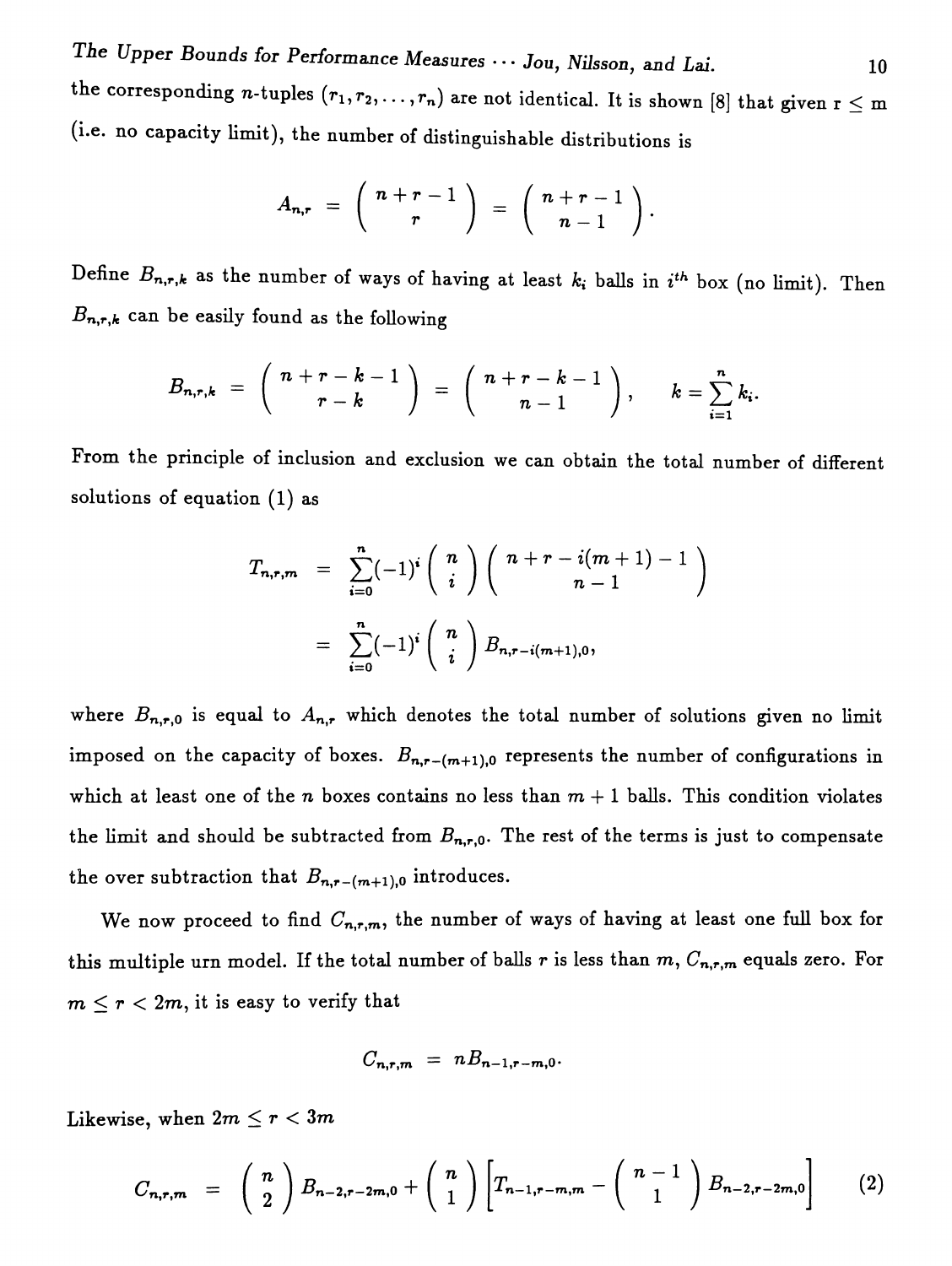*The Upper Bounds for* Performance Measures '" Jou, *Nilsson,* and *Lai.*

$$
= \binom{n}{2} T_{n-2,r-2m,m} + \binom{n}{1} (T_{n-1,r-m,m} - C_{n-1,r-m,m}),
$$

where the first term on the right hand side of equation (2) denotes the number of ways to have two full boxes, and the second term gives the number of ways of having one full box. Proceeding in the same manner, we conclude that for  $km \le r < (k+1)m$ 

$$
C_{n,r,m} = \sum_{i=1}^k {n \choose i} (T_{n-i,r-i+m,m} - C_{n-i,r-i+m,m}),
$$

**where** *Cn,r,m* **is obtained recursively.**

Consider again the cell loss probability of the polling system. Given *<sup>T</sup>* cells in the system, the (conditional) probability,  $P_{loss}(r)$ , that a typical arriving cell sees a full queue is

$$
P_{loss}(r) = P(having a cell loss | r cells in the system)
$$
  
= 
$$
\frac{\sum_{i=1}^{\lfloor \frac{r}{m} \rfloor} \frac{i}{n} {n \choose i} (T_{n-i,r-i+m,m} - C_{n-i,r-i+m,m})}{T_{n,r,m}}.
$$

**Therefore, the probability of** cell loss **is given by**

$$
P_{loss} = \sum_{r=m}^{n+m} P_{loss}(r) P(r \text{ cells in the system}).
$$

#### **4.2 Heuristic approach**

**The** cell loss **probability,** *plo••,* **obtained in the last subsection is based on two assumptions. We first assume that given** *r* **cells in the system, each occupancy configuration has an equal probability of occuring. However, this is not the case in reality. Since the server skips the empty queues and only visits the queues which have cells present, long queues** will less **likely be formed. Consequently, the** cell loss **probability derived from this assumption** will **always overestimate and could serve as an upper bound. Secondly, we use the queue length distribution of a cell multiplexer to approximate the stationary probability distribution of**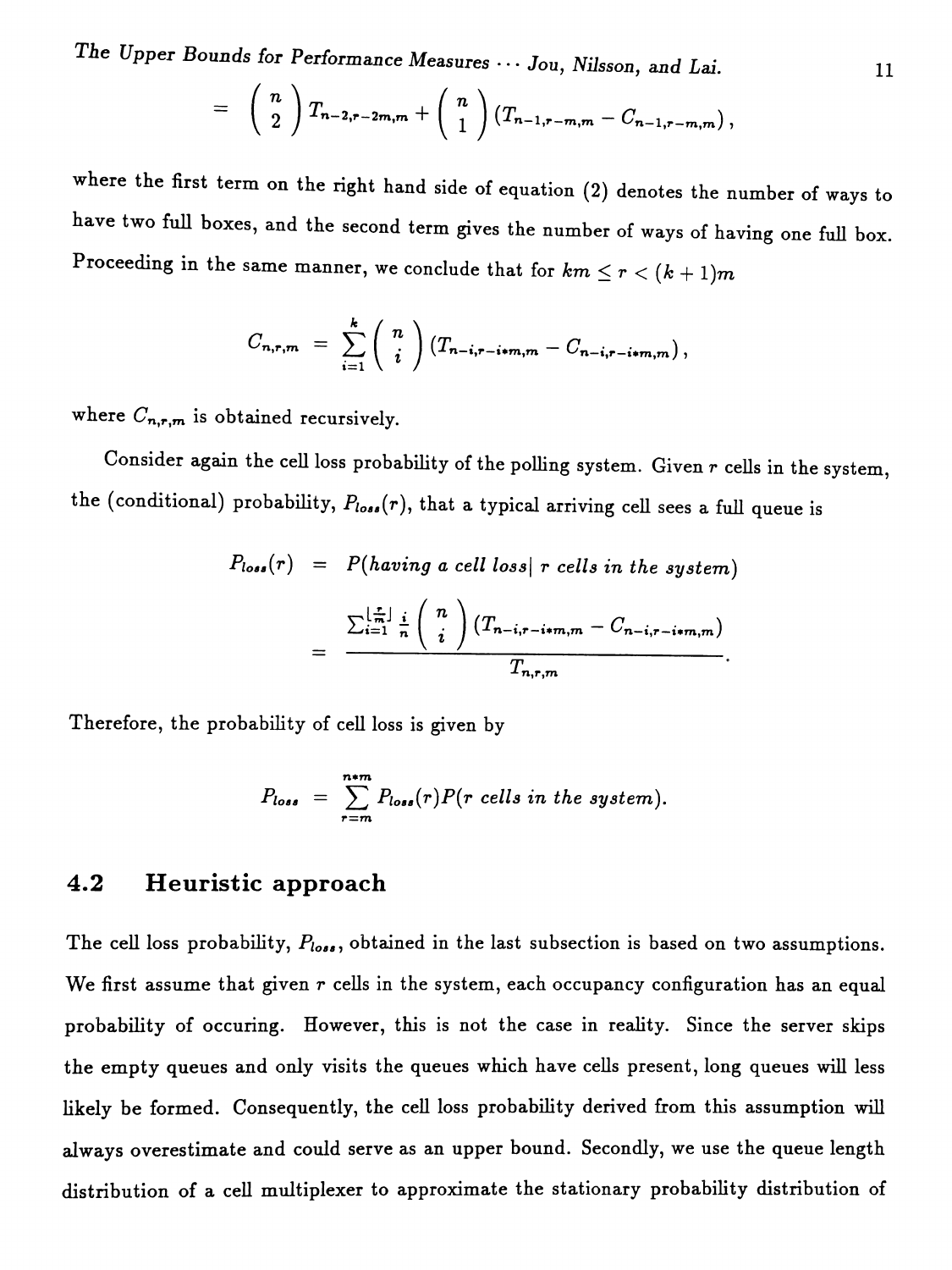cells in the polling system. This approximation will become exact when the buffer sizes grow to infinity.

Knowing that these two assumptions are not exact for most of the cases, we propose a heuristic approach in order to provide a better estimation for cell loss probability of the polling system. Given that the buffer capacity of the multiqueue system is  $m$ , the buffer size  $Q_m$  of the multiplexer model will be equal to  $n \times m$ , where *n* is number of queues in the multiqueue system. The second assumption mentioned above is not exact because the polling system has a cell loss condition different from the multiplexer. In our multiplexer model, cell loss does not occur until *Qm* cells are queued up in the buffer. However, an arriving cell is subjected to loss as long as the number of cells in the polling system is equal to or more than  $m$ . Therefore, we should expect different queue length distributions for these two systems given that the queue sizes are finite.

In view of this discrepancy, we propose a heuristic method to modify the aggregate queue length distribution of the polling system. The algorithm of the heuristic modification is as follows:

$$
factor = 0;
$$
\n
$$
for (r = m + 1; r <= Q_m; r++)
$$
\n
$$
\{\n\begin{aligned}\nfactor &+= P_{loss}(r - 1) P(r - 1 \text{ cells in the polling system}); \\
\text{if (P(r cells in the polling system) == 0 || P(r cells in the polling system) - factor < 0)\n\end{aligned}\n\}
$$
\n
$$
P(r \text{ cells in the polling system}) = 0;
$$
\n
$$
else
$$
\n
$$
P(r \text{ cells in the polling system}) - factor;
$$

After this modification, the *P(r cells* in *the polling system)* should be normalized. The idea behind this arrangement is simple and straightforward. We know that a cell loss may occur when an arrival finds  $m$  or more cells queued up in the system. Suppose this arrival

}.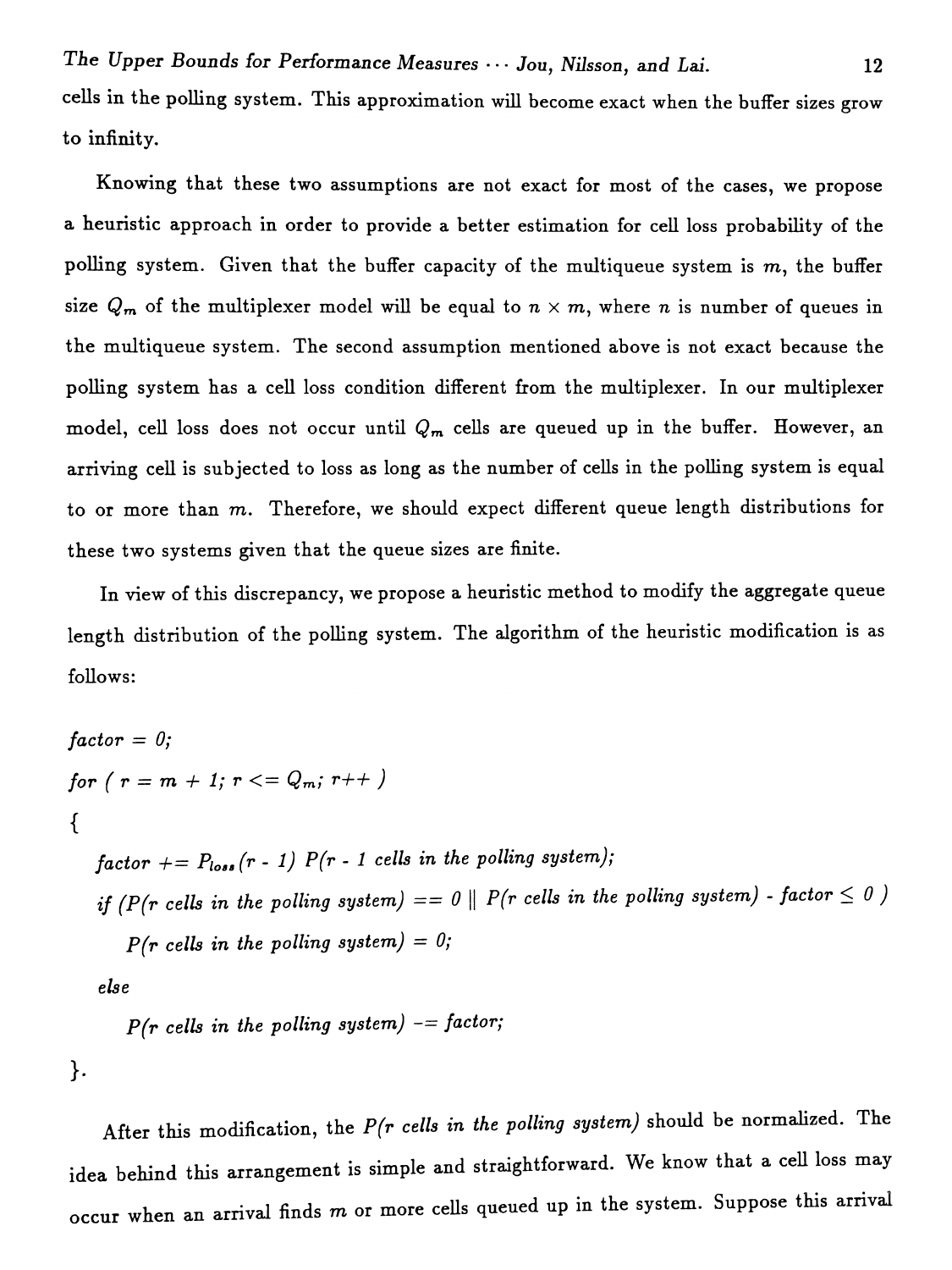sees *r* cells present in the system and gets lost, then the queue distribution after *r* will all be affected. We consider that it is suitable to deduct the cell loss probability that this typical arrival incurs from the distribution of having  $m + 1$  or more cells. After we make this modification, we use the normalized distribution to compute the cell loss rate. As it is shown in the next section, this modification provides a much better estimate than the previous one, especially when the cell loss rate is medium or high.

# 5 **Numerical results**

Figures 5 to 6 show the influence of arrival burstiness toward mean delays under different queue capacities. Here, we only present three kinds of burstiness to represent three different cases. When  $C<sup>2</sup>$  equals 1, we can regard this arrival process as Bernoulli. The burstiness of voice is represented by the case where  $C^2$  equals 20. We use  $C^2 = 200$  to show the burstiness of data. From the figures it is clear that big errors would be made if we assume only Bernoulli arrival processes under the ATM environment. The effect of burstiness toward mean delays becomes more obvious when the queue capacities increase. The analytic results always overestimate the simulation results and can serve as an upper bound. By comparing figures 5 to 6, we can see that the discrepancy between analytic and simulation results diminishes when the buffer size increases. Under the extreme case of the infinite buffer where cell loss does not occur, as we have mentioned in section 2, the analytic results will become exact. In fact, when the queue size is 32, every point of analytic results which we measure falls in the range of the confidence interval of simulation. This shows that the analytical results cannot only serve as an upper bound, but also provide an accurate estimation when the queue size increases.

The results regarding cell loss probability are shown in figures 7 to 9. In each figure we show both the upper and lower bounds as well as the results from the heuristic approach and the simulation model for comparison. The relationship among these results can be best illustrated in figure 8. The heuristic results follow simulation results closely and still give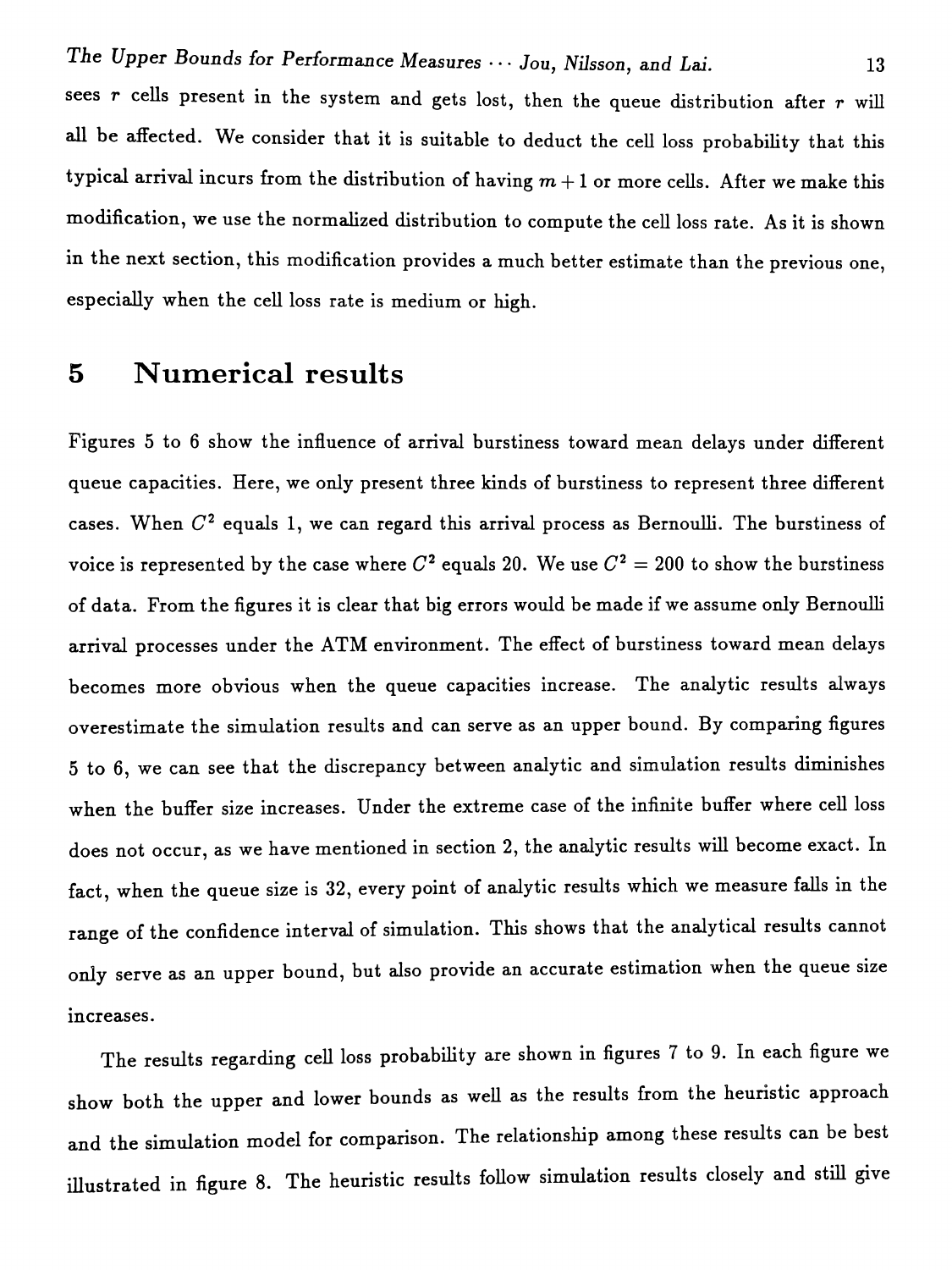**conservative estimation when the** cell loss **probabilities are from medium to high. For the rest of the cases, the effect is not so obvious because of low** cell loss **rate. However, they all follow the same trend.**

## **6 Conclusion**

**In this paper, we presented the upper bounds for mean delay and** cell loss **probability that bursty arrivals incur in a finite capacity polling system. We first used a cell multiplexer with a finite buffer to obtain an upper bound for the mean delay and a lower bound for the cell loss rate of the polling system. It is shown that the upper bound of mean delay becomes an accurate estimation when the buffer size increases. For the** cell loss **probability, we developed a multiple urn model with uniform occupancy distribution which guaranteed the upper bound. A heuristic method was further proposed to provide a better estimate of** cell loss **rate for cases which have medium to high** cell loss **rate. Our approach is validated through the comparison of these calculated bounds and heuristic results with the simulation results for a number of cases.**

**By comparing the results obtained from both the analytical and simulation models, we observe that the discrepancy between the mean delays from these two models is less than one percent as long as the cell loss rate is kept under 10-<sup>5</sup> . In the context of the ATM environment, where the** cell loss **rate is required to be less than 10-<sup>9</sup> , our approach is well** applicable to finding the mean delay in the polling system. We conclude that our approach not only provides theoretical upper bounds but also gives accurate estimations under certain conditions. The significant advantage of this approach is such that the analytical difficulties which more realistic arrival processes introduce will not impose on the polling system directly. The complexity will be much smaller when we deal with a cell multiplexer.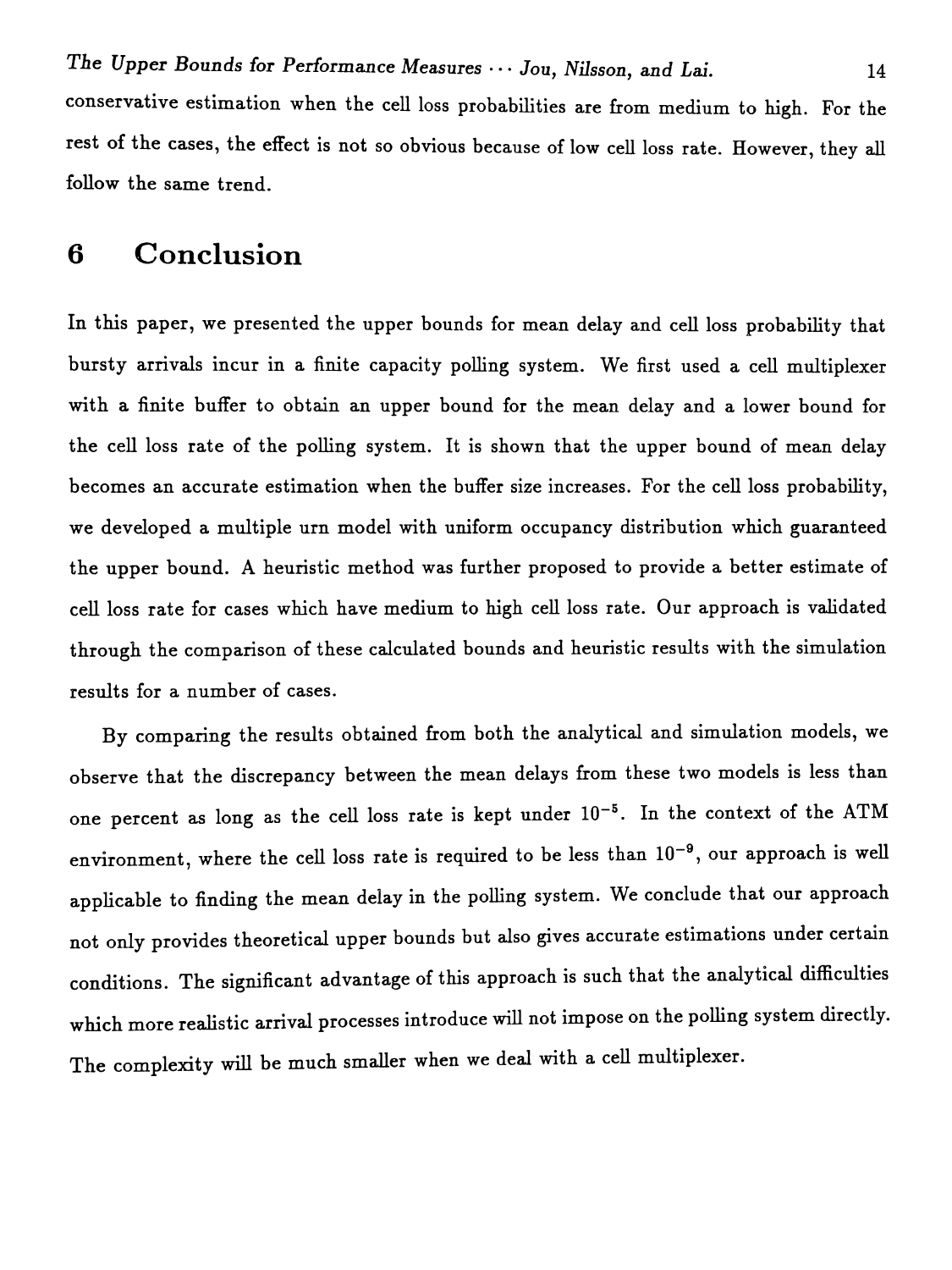

Figure 5: Mean delay w.r.t. different burstiness (queue capacity: 16).



Figure 6: Mean delay w.r.t. different burstiness (queue capacity: 32).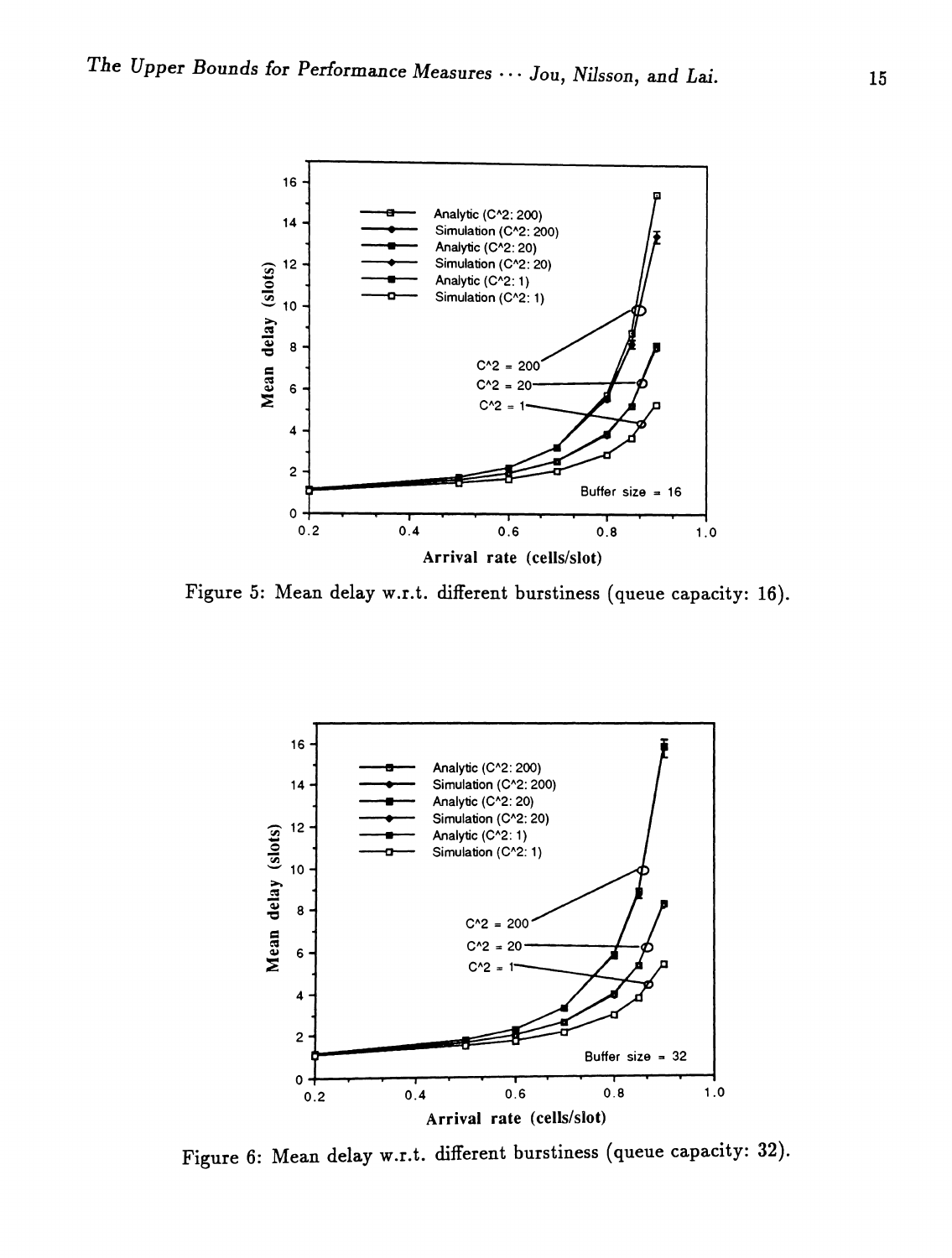

Figure 7: Cell loss probability when  $C^2 = 20$ , queue capacity = 8.



Figure 8: Cell loss probability when  $C^2 = 200$ , queue capacity = 8.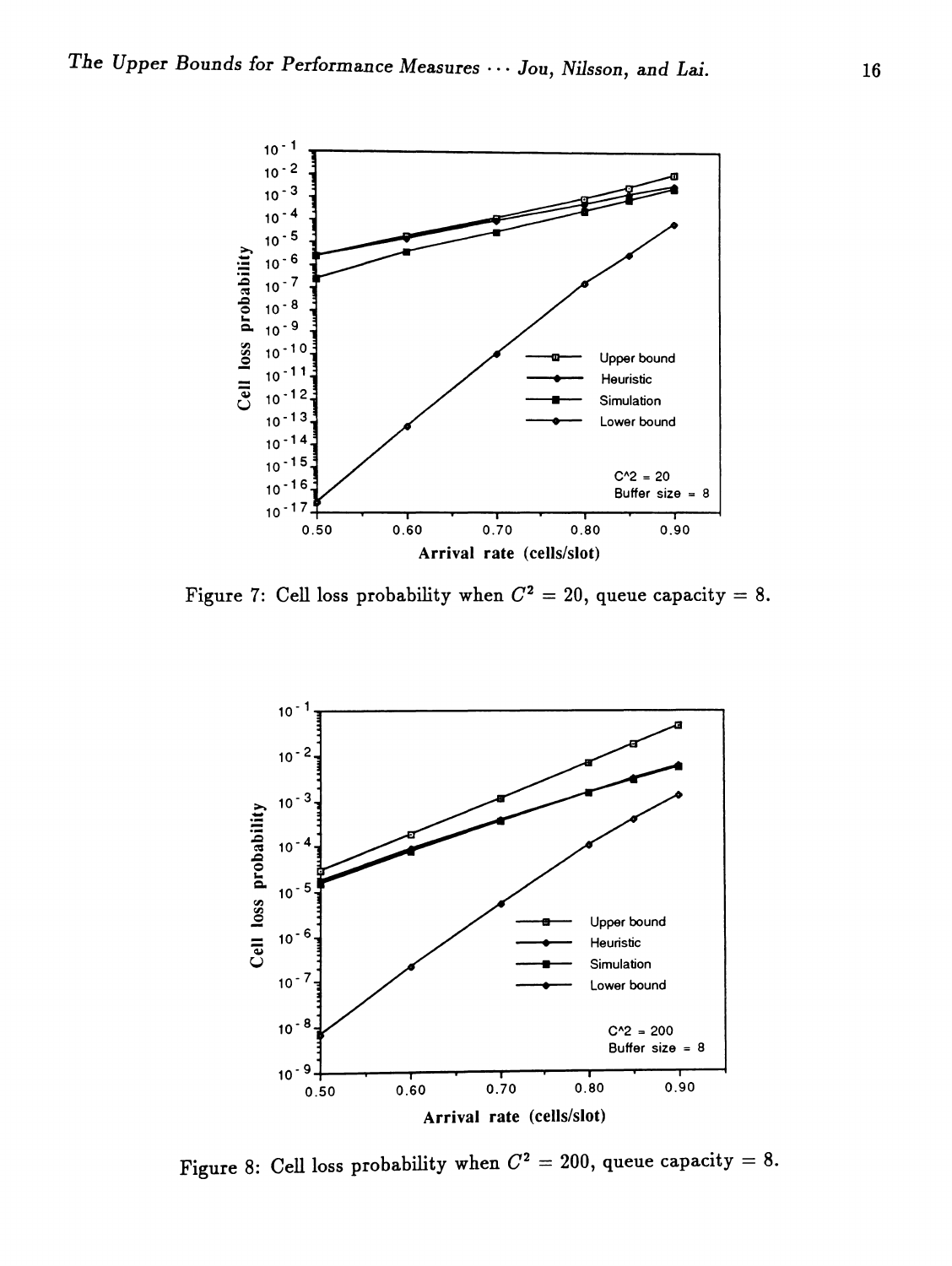

Figure 9: Cell loss probability when  $C^2 = 200$ , queue capacity = 16.